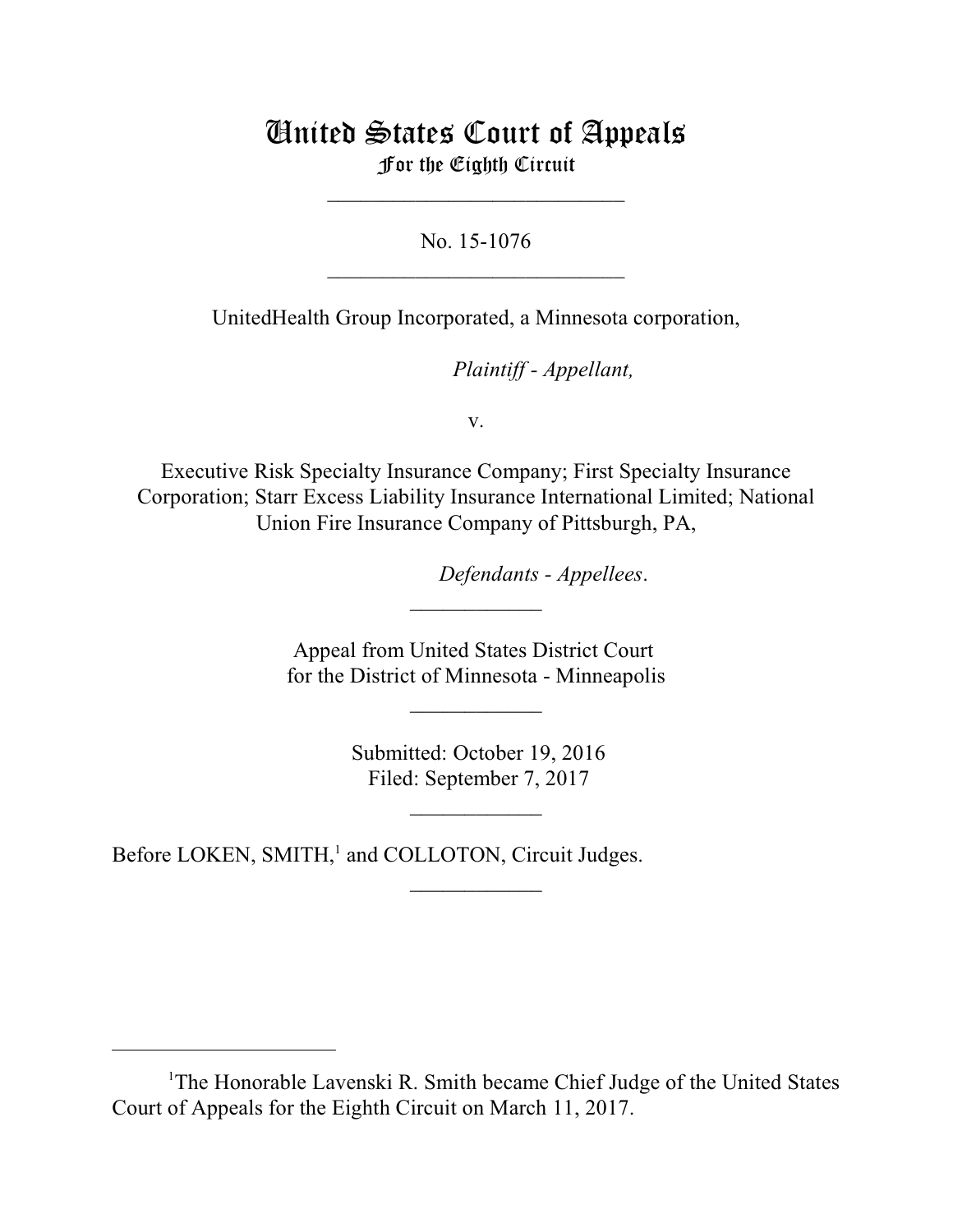COLLOTON, Circuit Judge.

UnitedHealth Group sued several insurers in the District of Minnesota, seeking indemnity and defense costs for underlying litigation settlements under its professional liability excess insurance policies. UnitedHealth appeals the district court's<sup>2</sup> grant of summary judgment in favor of four insurance companies. UnitedHealth contends that the court erred in three ways: (1) by granting National Union Fire Insurance Company's summary judgment motion based on UnitedHealth's failure to provide adequate notice of its claim; (2) by determining that UnitedHealth presented insufficient evidence on how a settlement was allocated between covered and non-covered claims; and (3) by granting summary judgment *sua sponte* on UnitedHealth's claim for certain defense costs. We conclude that the district court did not err on the allocation issue, and that UnitedHealth waived its objection to the asserted *sua sponte* order on defense costs. Because the district court's rulings on those issues mean that National Union's coverage would not be implicated, it is unnecessary to address the court's separate order on the adequacy of notice to National Union. We therefore affirm.

I.

This appeal involves a dispute over insurance coverage for settlement amounts arising from two different lawsuits. UnitedHealth reached a single lump-sum settlement for the two actions together. There was potential insurance coverage for claims in one lawsuit but not for claims brought in the other. A dispute then arose over how to allocate the settlement amount between the covered and non-covered claims.

<sup>2</sup>The Honorable Patrick J. Schiltz, United States District Judge for the District of Minnesota.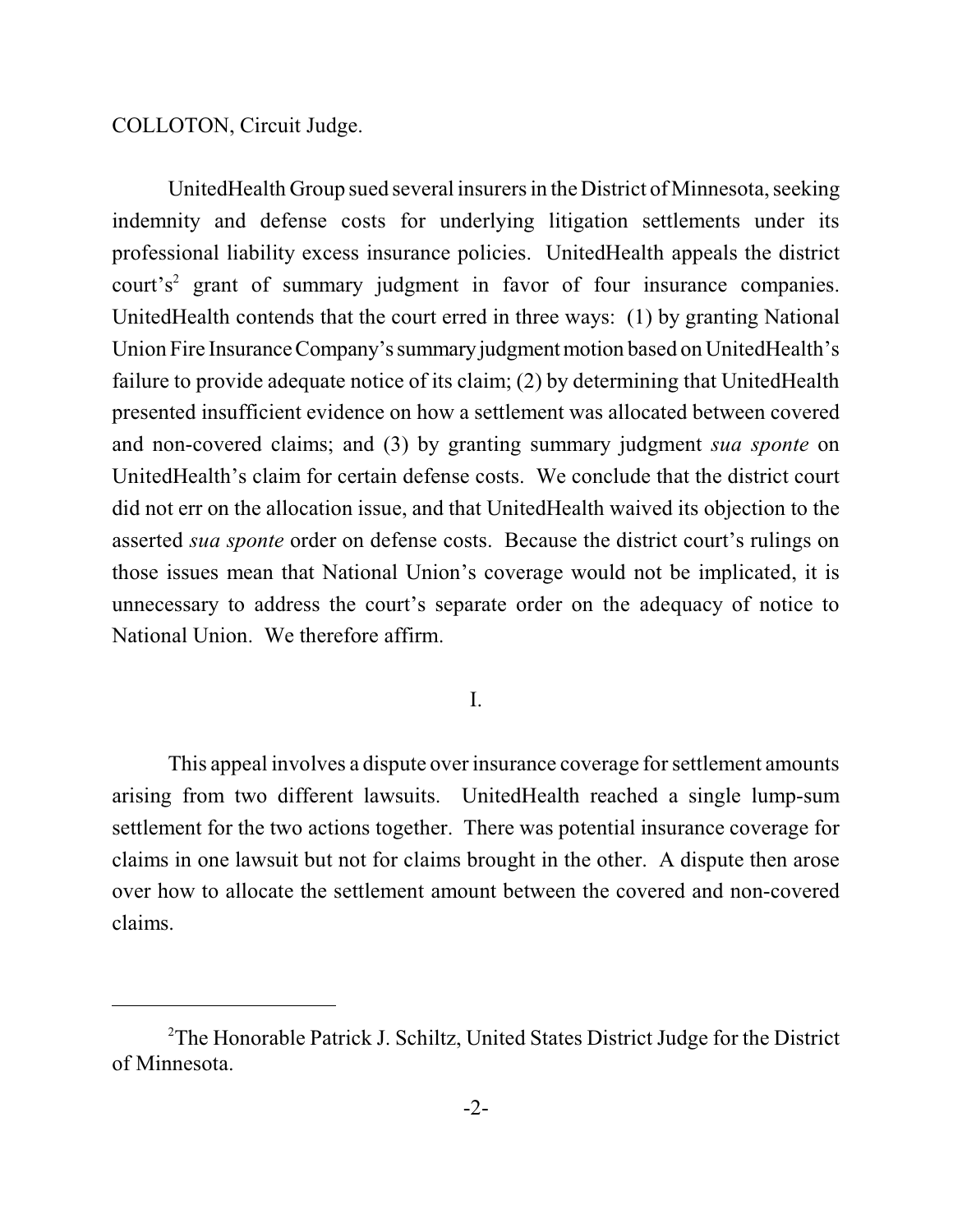The first lawsuit was filed in New York in 2000. A group of plaintiffs, including several group health plans insured or administered by UnitedHealth or its subsidiaries, sued UnitedHealth in New York state court, and United Health removed the action to federal court. One plaintiff was the American Medical Association, and we refer to this litigation as the *AMA* suit. The case involved databases used by UnitedHealth. UnitedHealth's subsidiary, Ingenix, owned two databases that UnitedHealth and other insurers used to calculate the usual, customary, and reasonable charges for medical services. UnitedHealth used the databases' calculations to determine the amount that it was required to pay for out-of-network services. The *AMA* plaintiffs alleged that UnitedHealth conspired with other insurers to provide inaccurate information to the Ingenix databases to reduce payment for outof-network benefit claims. The plaintiffs brought claims under the Employee Retirement Income Security Act, Racketeer Influenced and Corrupt Organizations Act, Sherman Act, and state law. The district court, Judge Lawrence M. McKenna, dismissed most of the ERISA and RICO claims. The antitrust claims under the Sherman Act proceeded until the case eventually was settled.

The second action wasfiled in 2008 in New Jersey. In February 2008, a group of plaintiffs sued Oxford Health, an entity that UnitedHealth acquired in 2004, in the United States District Court for the District of New Jersey. One of the plaintiffs was named Malchow, and we refer to this action as the *Malchow* suit. The *Malchow* plaintiffs asserted claims under ERISA and violations of a state regulation, arising from breaches of contract and claims regarding Oxford's billings and payments.

That same month, the New York Attorney General served UnitedHealth with a Notice of Proposed Litigation based on allegations similar to those in the *AMA* suit. We refer to this action as the *NYAG* suit. On January 13, 2009, UnitedHealth settled the *NYAG* suit by entering into an agreement known as an Assurance of Discontinuance, under which UnitedHealth agreed to discontinue operating and using the Ingenix database once an independent database was created. *See* N.Y. Exec. Law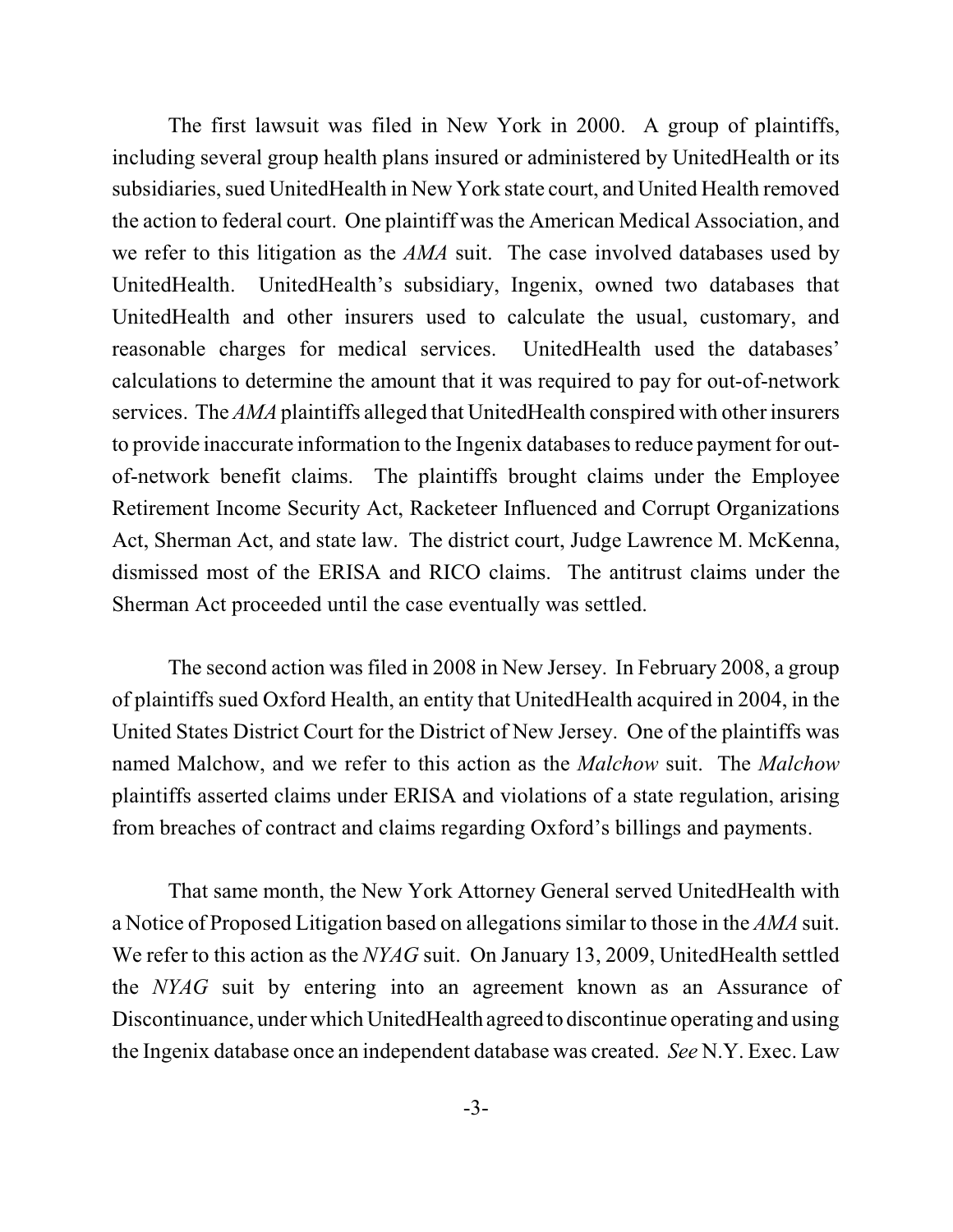§ 63(15). As part of this settlement, UnitedHealth was required to pay \$50 million to help establish this independent database.

The following day, UnitedHealth signed a settlement agreement to resolve both *AMA* and *Malchow* suits for \$350 million. The settlement agreement did not state how the \$350 million was to be allocated between the *AMA* plaintiffs and *Malchow* plaintiffs.

The *AMA* and *Malchow* plaintiffs moved to be certified as a settlement class before Judge McKenna in New York. The court reviewed the settlement agreement and held a seven-day evidentiary hearing to determine whether the settlement wasfair and reasonable. In October 2010, Judge McKenna certified the settlement class, approved the \$350 million settlement, and dismissed the *AMA* suit. Following the court's approval, and in accordance with the settlement agreement, the *Malchow* plaintiffs stipulated to the dismissal of the *Malchow* suit in New Jersey.

After signing the settlement agreement, UnitedHealth filed an amended complaint in this ongoing lawsuit in the District of Minnesota against its professional liability excess insurers. UnitedHealth sought damages for the insurers' failure to indemnify it for: (1) the *AMA* portion of the \$350 million settlement under the Antitrust Endorsement of its professional liability insurance policy and \$35 million in *AMA* defense costs; (2) the *NYAG* settlement; and (3) certain denied claims arising out of lawsuits alleging that UnitedHealth failed to reimburse certain medical expenses. In counts III and IV of its second amended complaint, UnitedHealth sought a declaratory judgment and damages for certain denied claims that are not at issue in this appeal. In counts V and VI, UnitedHealth sought a declaratory judgment and damages for an alleged breach of contract to reimburse UnitedHealth for the costs to defend and settle the *AMA* suit. In counts VII and VIII, UnitedHealth sought the same relief for alleged breaches related to the *NYAG* suit.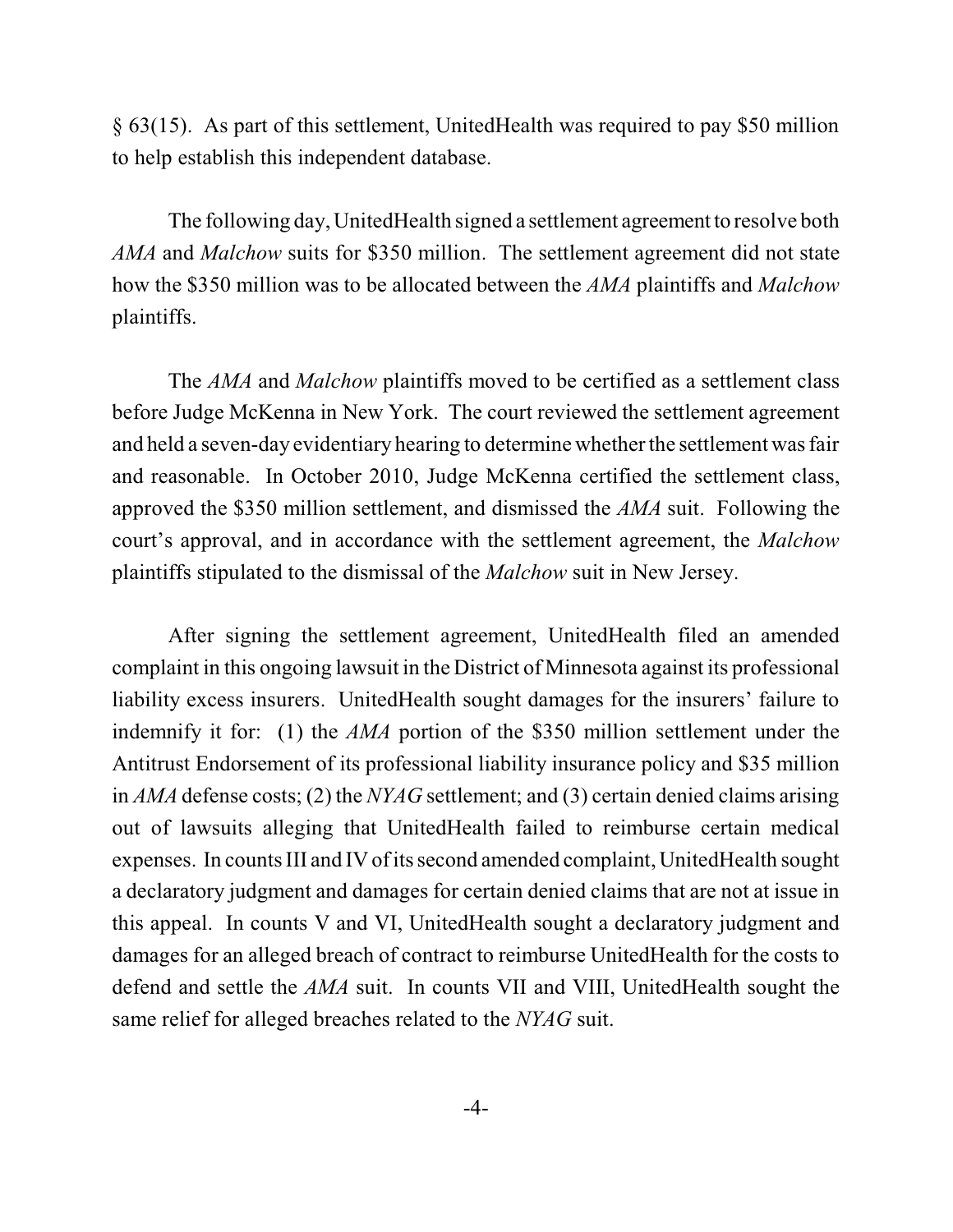After several years of litigation, four excess insurers remain in this action: Executive Risk Specialty Insurance Company, First Specialty Insurance Corporation, Starr Excess Liability Insurance International Limited, and National Union Fire Insurance Company (collectively, the "Insurers"). Executive Risk holds the first excess insurance policy relevant to this appeal; coverage attaches at \$95 million in damages. The others provide coverage at higher levels of damages.

In January 2013, the Insurers moved for partial summary judgment. National Union argued that UnitedHealth had failed to provide proper notice of the *AMA* claim during the policy period and thus was not entitled to any recovery from National Union for that claim. The district court agreed and dismissed UnitedHealth's claims against National Union based on the *AMA* suit. The court also ruled that UnitedHealth had the burden to allocate the settlement between the potentially covered *AMA* claims and the non-covered *Malchow* claims.

In October 2013, the district court ordered the parties to brief three issues relating to the allocation of UnitedHealth's \$350 million settlement between covered and non-covered claims. The court stated that it would, if necessary, issue a scheduling order to address any remaining issues, including the allocation of UnitedHealth's defense costs in the *AMA* suit. After briefing and a hearing on the issues, the district court granted summary judgment for the Insurers on counts V and VI. The court ruled that UnitedHealth failed to meet its burden to present sufficient evidence to support an allocation between the potentially covered *AMA* claims and the non-covered *Malchow* claims. The court also ruled that the Insurers were entitled to summary judgment on UnitedHealth's claim for defense costs in the *AMA* suit.

Following the district court's grant of summary judgment on those claims, UnitedHealth and the Insurers entered into a stipulation for entry of final judgment because the remaining claims (counts III, IV, VII, and VIII) did not involve an amount of damages that was sufficient to trigger coverage under the excess policies.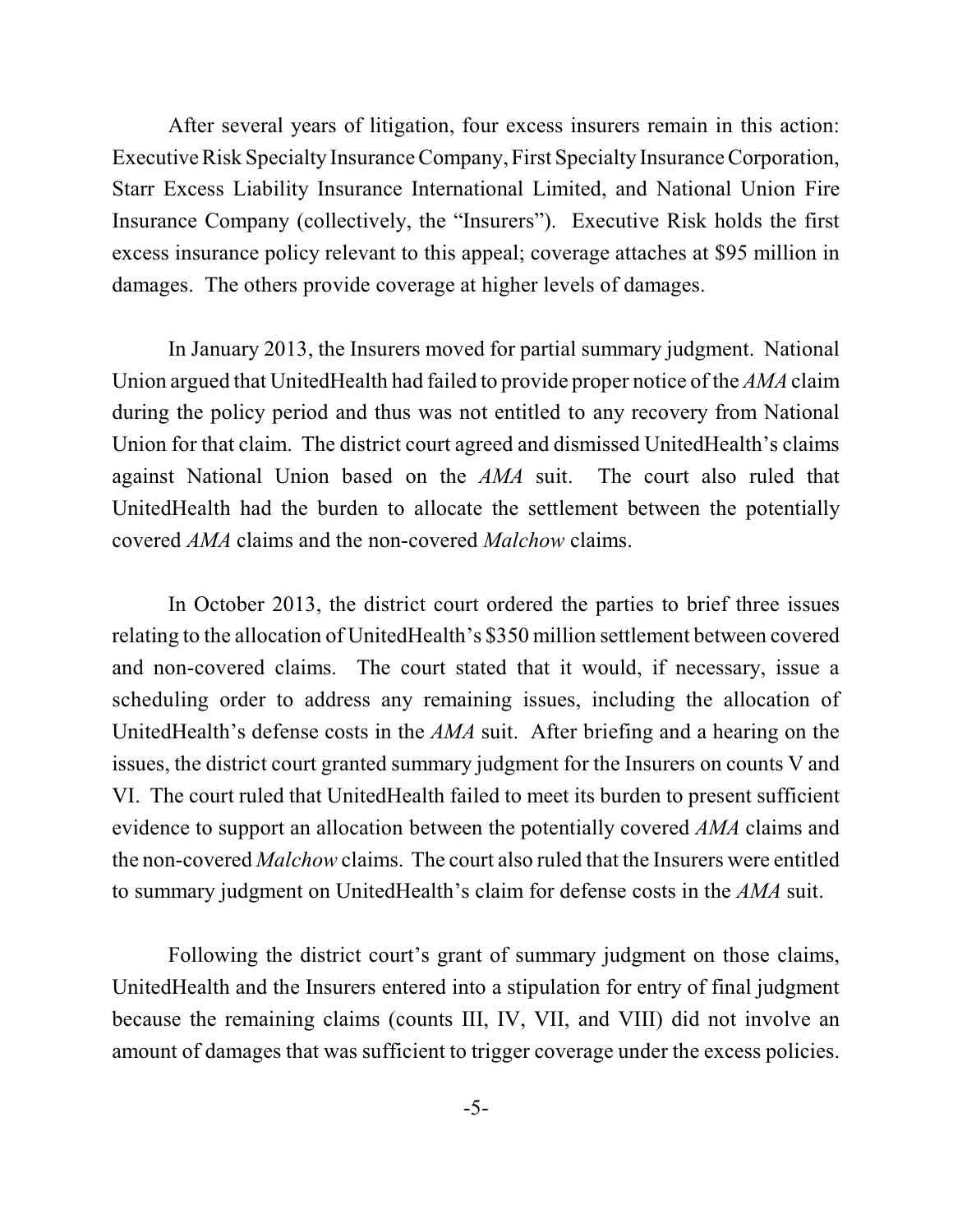The district court granted judgment in favor of the Insurers pursuant to the parties' stipulation. UnitedHealth now appeals, arguing that the district court erred in determining that UnitedHealth failed to provide adequate notice of the *AMA* claim to National Union, incorrectly placed the burden of allocation on UnitedHealth and then erred in concluding that UnitedHealth failed to present sufficient evidence to meet that burden, and erroneously adjudicated its *AMA* defense cost claims *sua sponte*.

Summary judgment is appropriate if there is no genuine issue of material fact for trial. Fed. R. Civ. P. 56(a). Where the nonmoving party will bear the burden of proof at trial on an essential element, the nonmoving party must put forward sufficient facts showing that there is a genuine issue for trial. *Celotex Corp. v. Catrett*, 477 U.S. 317, 323-24 (1986); *Barge v. Anheuser-Busch, Inc.*, 87 F.3d 256, 258 (8th Cir. 1996). We review *de novo* the district court's grant of summary judgment, viewing the evidence and drawing all reasonable inferences in UnitedHealth's favor. *Larson v. Nationwide Agribusiness Ins. Co.*, 739 F.3d 1143, 1146 (8th Cir. 2014).

## II.

We address first the district court's ruling on allocation of the settlement. First, UnitedHealth argues that it had no duty to allocate between the covered and noncovered claims under the plain language of its insurance policies. Second, it argues that under Minnesota law, it had no burden to allocate between the covered and noncovered claims and it was required to show only that it suffered a loss that would trigger coverage. Third, UnitedHealth maintains that even if it did bear the burden to allocate, then it presented sufficient evidence to survive summary judgment.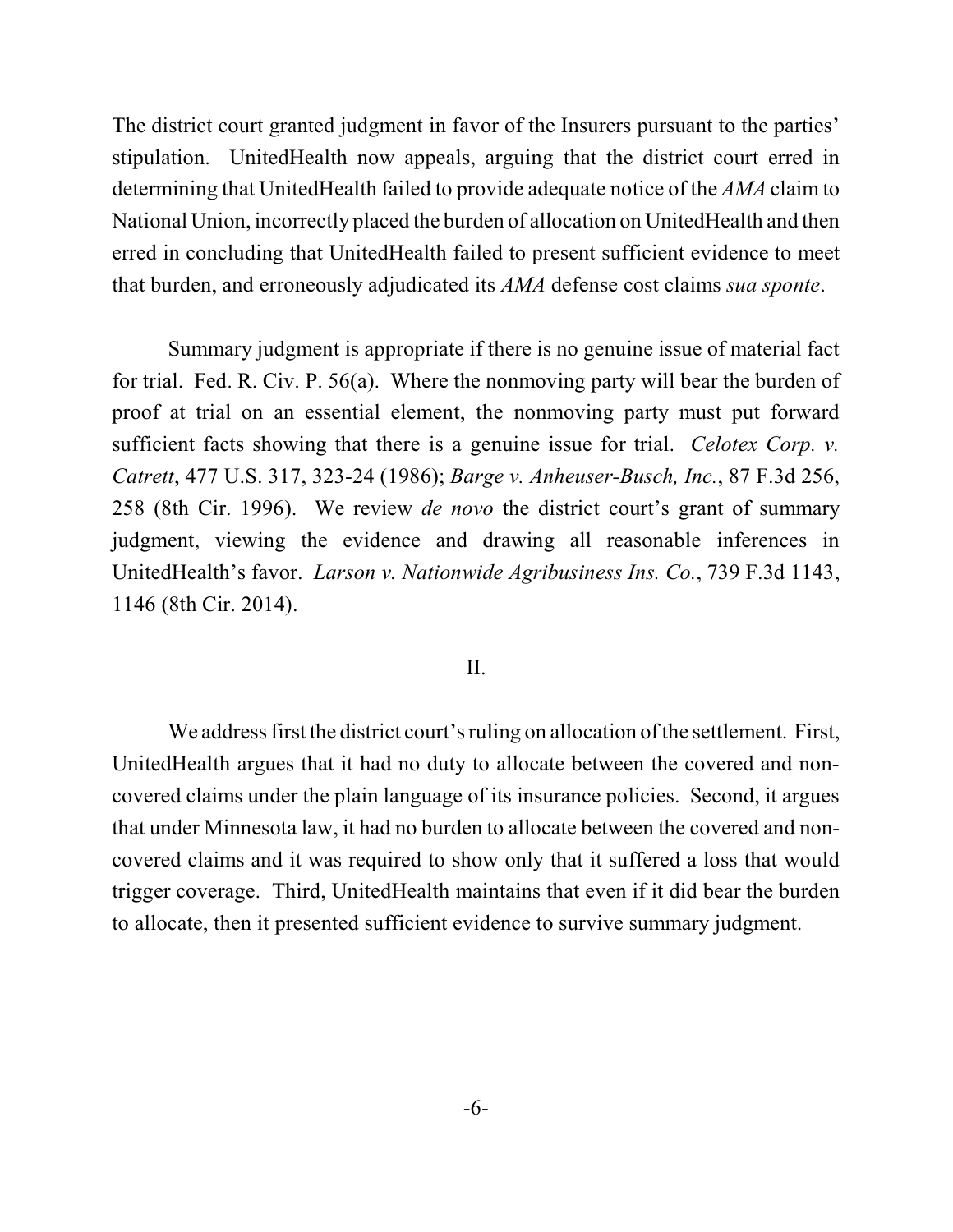UnitedHealth argues that it had no duty under its insurance policies to allocate the \$350 million settlement. The company contends that under the Antitrust Endorsement of the policy issued by the primary insurance carrier Lexington, which it asserts is incorporated into the excess insurance policies, UnitedHealth is entitled to coverage for the entire \$350 million settlement so long as the settlement included covered antitrust claims. The district court determined that this argument was untimely and meritless. We agree. In its amended complaint, UnitedHealth sought indemnity for only the "portion" of the \$350 million settlement attributable to the *AMA* suit. Its claim that it can recover the *entire* \$350 million, including the amount attributable to the *Malchow* suit, was not timely advanced.

The claim also lacks merit. The *AMA* suit qualifies for coverage under the Antitrust Endorsement. The Endorsement provides that notwithstanding any other provisions of the policy, the Insurers must pay for UnitedHealth's "claims that directly or indirectly result from or are related to, a Wrongful Act consisting or allegedly consisting in whole or in part of anti-trust, price fixing or restraint of trade activities." But the *Malchow* claim was separate from the *AMA* claim, so the Endorsement generates coverage only for the *AMA* claim. In any event, asthe district court observed, the excess insurance policies provide coverage described in the Endorsement only insofar as the coverage would not conflict with a provision of the excess policies. And it is undisputed that the excess policies did not cover the *Malchow* claims, because the defendant in *Malchow*, a predecessor-in-interest of UnitedHealth, was never an insured under those policies. UnitedHealth is therefore not entitled to the portion of the settlement that is allocated to the *Malchow* lawsuit.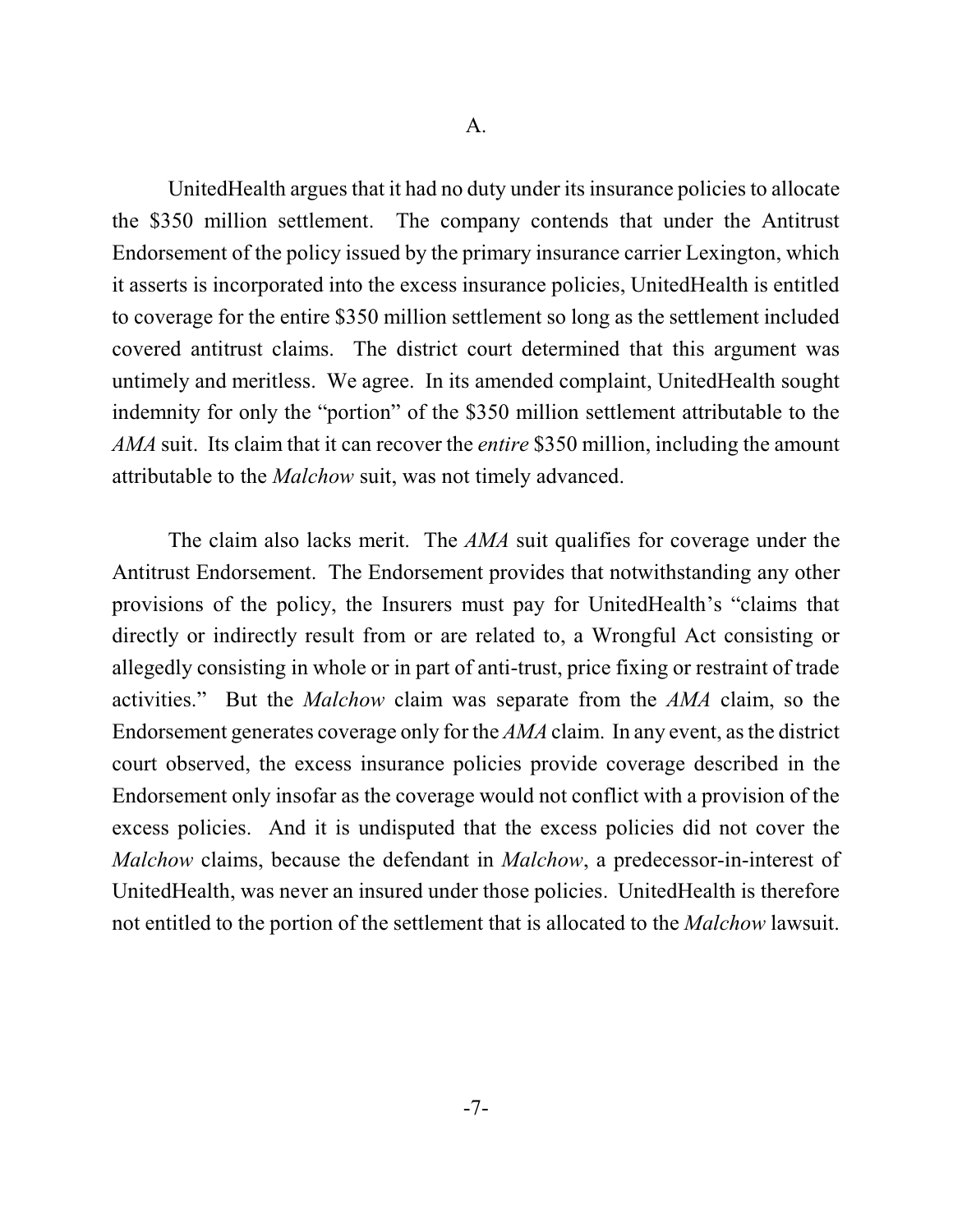UnitedHealth also argues that under Minnesota law, it was not required to submit proof about allocation of the settlement between covered and non-covered claims. The company contends that it was sufficient to show simply that the settlement resulted in a covered loss of unspecified amount above \$95 million, where coverage under the first excess policy is triggered.

Under Minnesota law, the initial burden is on the insured to prove *prima facie* coverage of a third-party claim under a liability insurance policy. *Remodeling Dimensions, Inc. v. Integrity Mut. Ins. Co.*, 819 N.W.2d 602, 617 (Minn. 2012). "If the insured meets its burden of establishing coverage of the claim, the burden shifts to the insurer to prove the applicability of an exclusion under the policy as an affirmative defense." *Id.* Although this general burden-shifting scheme is clearly established, the Minnesota Supreme Court has not squarely addressed who bears the burden to allocate between covered and non-covered insurance claims. "Where the state law is uncertain, our task isto predict how the state supreme court would resolve the issue if faced with it." *Marvin Lumber & Cedar Co. v. PPG Indus., Inc.*, 223 F.3d 873, 876 (8th Cir. 2000).

Our best guidance comes from the Minnesota Supreme Court's decisions in *Remodeling Dimensions* and *Bor-Son Building Corp. v. Employers Commercial Union Insurance Co. of America*, 323 N.W.2d 58 (Minn. 1982). These cases support the conclusion that the Minnesota court would place the burden on the insured to allocate between covered and non-covered claims.

In *Bor-Son*, a local housing authority brought several claims against Bor-Son and others for faulty workmanship on two building projects. 323 N.W.2d at 60. Bor-Son, the plaintiff-insured, eventually settled the lawsuit, but the settlement did not allocate the amount paid among the various claims. Bor-Son then sought a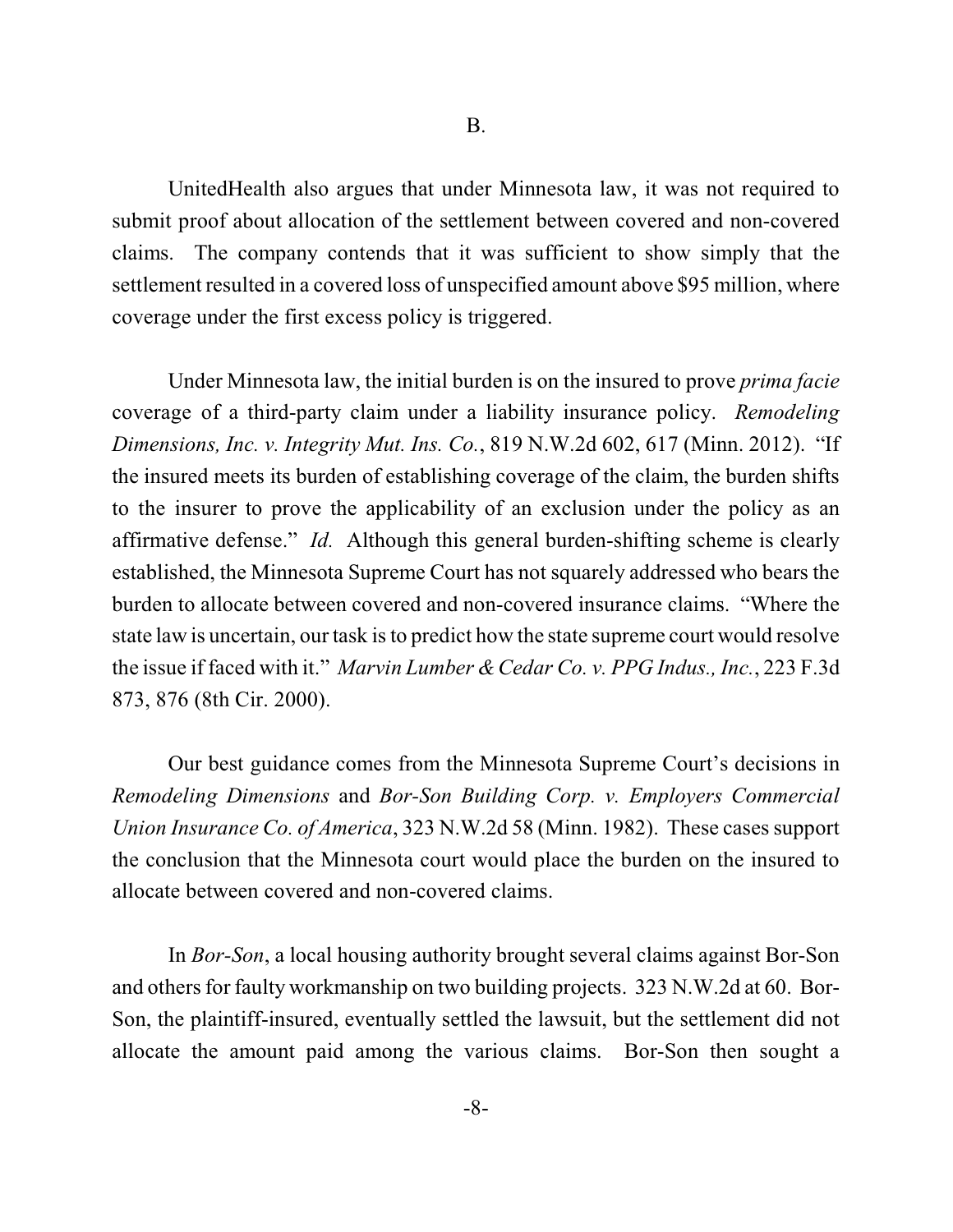declaratory judgment that its insurers were liable to indemnify it for the settlement. Under Bor-Son's insurance policy, the insurers were liable for claims based on loss of rent, but not for claims based on damage to buildings as the result of a breach of contract. The Minnesota Supreme Court held that because "there was no allocation of damage monies . . . that would establish the amount Bor-Son paid toward the settlement of that loss of rental claim, and since Bor-Son, in this case, furnished no evidence to establish that fact, Bor-Son failed to meet its burden of proving its claim for reimbursement." *Id.* at 64.

More recently, in *Remodeling Dimensions*, the Minnesota court concluded that an insurer who assumes the duty to defend an insured has a duty to disclose to its insured the availability of obtaining a written explanation of an arbitration award. 819 N.W.2d at 617-19. The court stated that "'the insured's ordinary burden to allocate a verdict between covered and non-covered claims' does not shift to the insurer unless the insurer had an affirmative duty to defend the underlying claims." *Id.* at 617-18 (quoting *Camden-Clark Mem'l Hosp. Ass'n v. St. Paul Fire & Marine Ins. Co.*, 682 S.E.2d 566, 576 (W. Va. 2009)). The court later concluded that "[t]he burden to prove allocation of an arbitration award *remains with the insured* unless" the insurer took on the duty to defend the insured and failed to disclose the availability of a written explanation of the award. *Id.* at 619 (emphasis added). Only when the insurer fails to disclose, and this failure results in prejudice to the insured, is the insurer "estopped from claiming that the insured has the burden of proving allocation of the award." *Id.* at 618.

In light of *Bor-Son* and *Remodeling Dimensions*, we conclude it is not enough under Minnesota law for UnitedHealth to show simply that its \$350 million settlement included a covered claim of an unspecified amount. UnitedHealth bears the burden to allocate the settlement between the potentially covered *AMA* suit and the non-covered *Malchow* suit with enough specificity to permit a reasoned judgment about liability.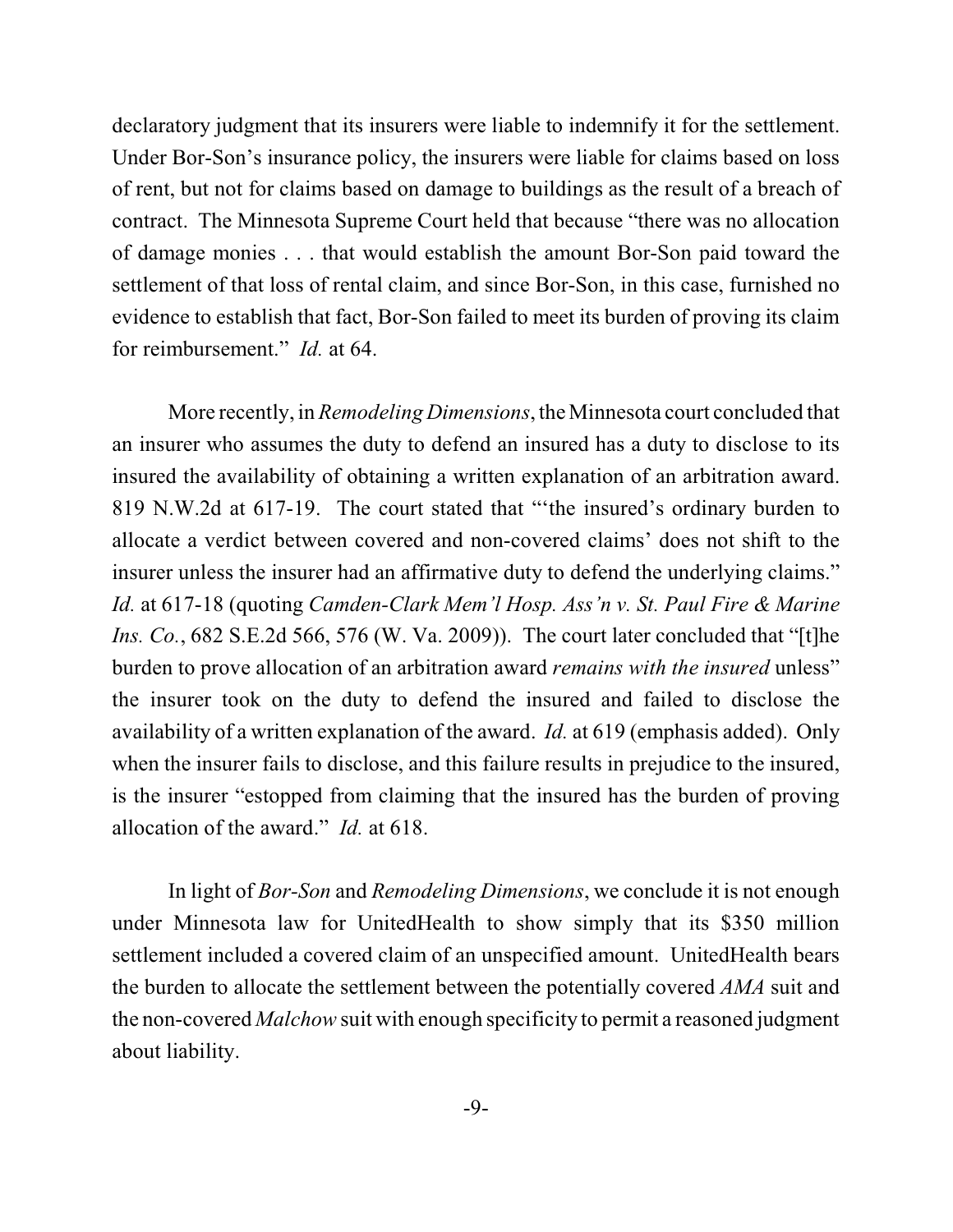To prove allocation, parties can present testimony from attorneys involved in the underlying lawsuits, evidence from those lawsuits, expert testimony evaluating the lawsuits, a review of the underlying transcripts, or other admissible evidence. *See, e.g.*, *Nodaway Valley Bank v. Cont'l Cas. Co.*, 916 F.2d 1362, 1365-66 (8th Cir. 1990); *Remodeling Dimensions, Inc.*, 819 N.W.2d at 618 n.4; *Zurich Reinsurance (UK) Ltd. v. Canadian Pac. Ltd.*, 613 N.W.2d 760, 764-65 (Minn. Ct. App. 2000). To survive summary judgment, an insured need not prove allocation with precision, but it must present a non-speculative basis to allocate a settlement between covered and non-covered claims. The district court concluded that UnitedHealth failed to provide non-speculative evidence to allocate the \$350 million settlement between the potentially covered *AMA* suit and non-covered *Malchow* suit.

UnitedHealth complains that the district court excluded evidence that would have supported an allocation of the settlement. The company argues that the district court erroneously excluded both Judge McKenna's rulings and expert testimony in the underlying lawsuits that occurred after the settlement agreement was signed on January 14, 2009. The allocation inquiry examines how a reasonable party in UnitedHealth's position would have valued the covered and non-covered claims. In evaluating the claims, we look to what the parties knew at the time of settlement. *Cf. Zurich Reinsurance (UK) Ltd.*, 613 N.W.2d at 764-65 (examining settlement negotiations and internal memoranda to determine whether the settlement included non-covered damages); *St. Paul Fire & Marine Ins. Co. v. Nat'l Chiropractic Mut. Ins. Co.*, 496 N.W.2d 411, 415 (Minn. Ct. App. 1993) ("In determining what claims were settled, it is appropriate to consider the circumstances and events leading up to the settlement."). Events and circumstances happening after settlement are relevant only insofar as they inform how a reasonable party would have valued and allocated the claims at the time of settlement.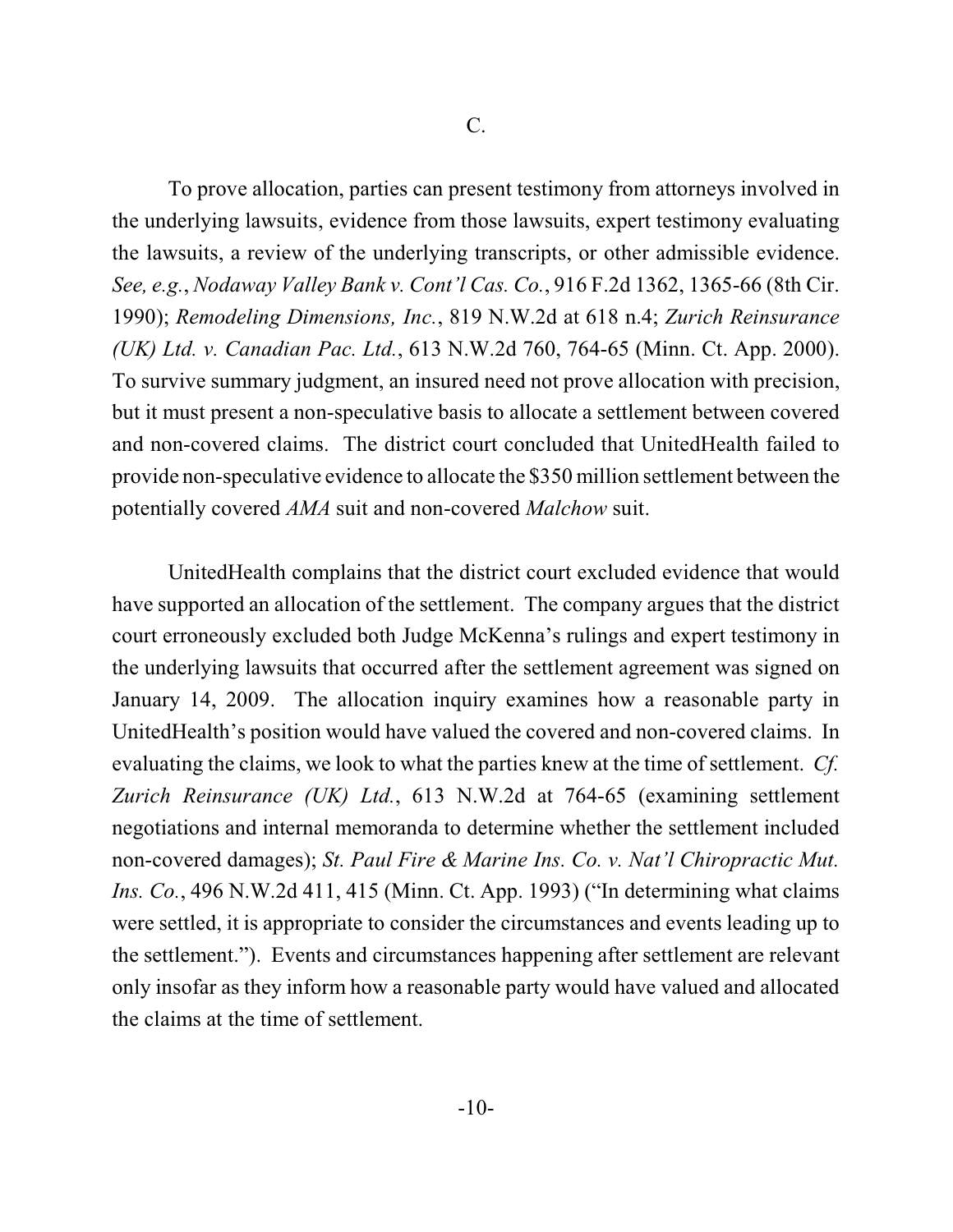UnitedHealth argues that even if events after the settlement are irrelevant, the settlement date was really October 5, 2010—the date on which Judge McKenna approved the settlement. The settlement agreement for \$350 million, however, was signed on January 14, 2009. The court approved that same agreement in October 2010. UnitedHealth points to no evidence suggesting that allocation of the \$350 million settlement between the two lawsuits changed after the agreement was signed in January 2009. The signing date is therefore the relevant date.

The process that occurred after the settlement on January 14, 2009—including JudgeMcKenna's rulings and expert testimony and a report admitted at the settlement hearings—was inadmissible for purposes of allocating the \$350 million settlement, because it did not address information that was available to the settling parties in January 2009. A reasonable settling party could not have relied on Judge McKenna's post-January rulingsto informits allocation ofthe \$350 million settlement in January. The expert's testimony at the settlement hearings was based on an affidavit that he produced months after UnitedHealth executed the settlement agreement, so that evidence does not inform how a reasonable person would have allocated the settlement at the time it was reached.

In any event, the district court also properly excluded Judge McKenna's rulings as inadmissible hearsay. A court's prior judgment or ruling is inadmissible hearsay if it is offered to prove the truth of the matter asserted. *See* Fed. R. Evid. 801(c); *United States v. Boulware*, 384 F.3d 794, 806 (9th Cir. 2004); *cf. United States v. Jeanpierre*, 636 F.3d 416, 423 (8th Cir. 2011). Only judicial rulings that are offered for a different purpose, such as to show effect on the listener, are admissible. *Boulware*, 384 F.3d at 806;*see United States v. Wright*, 739 F.3d 1160, 1170 (8th Cir. 2014).

UnitedHealth seeks to offer Judge McKenna's rulings as evidence of what a reasonable person would consider when making an objective allocation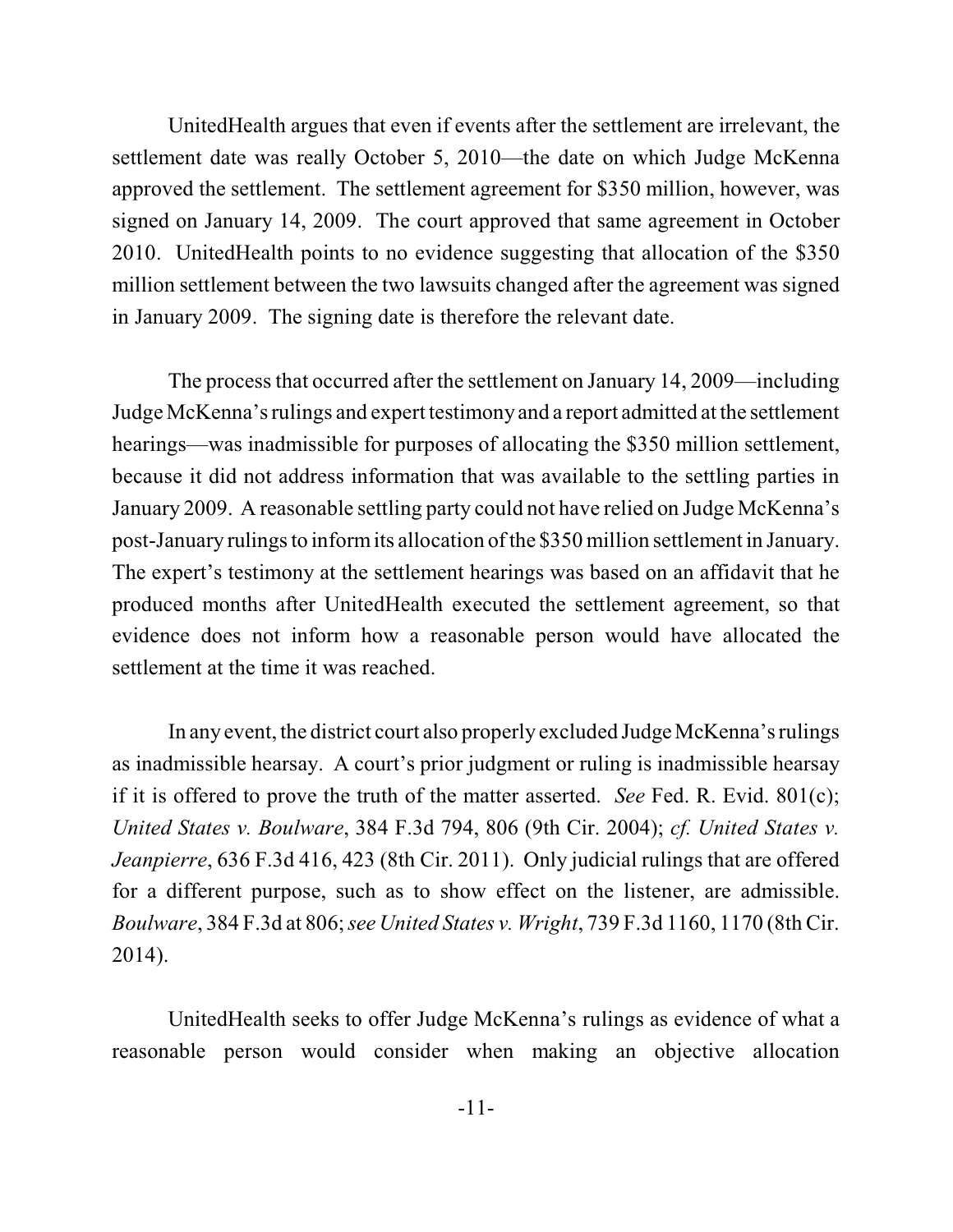determination. The company purports to offer the rulings only to show the effect of the rulings on the listener, UnitedHealth. But Judge McKenna's rulings after January 14, 2009, could not have affected UnitedHealth's determination of the value of the *AMA* and *Malchow* lawsuits, because that valuation was made in January 2009 when the settlement agreement wassigned. The district court similarly excluded the expert testimony from the October 2010 hearing as hearsay, and UnitedHealth does not challenge that ruling on appeal.

UnitedHealth also argues that the court abused its discretion when it ruled that UnitedHealth's expert, James Halverson, could not testify to the allocation of the \$350 million settlement between the *AMA* suit and the *Malchow* suit. Federal Rule of Evidence 702 governs the admissibility of expert testimony. It provides:

A witness who is qualified as an expert by knowledge, skill, experience, training, or education may testify in the form of an opinion or otherwise if: (a) the expert's scientific, technical, or other specialized knowledge will help the trier of fact to understand the evidence or to determine a fact in issue; (b) the testimony is based on sufficient facts or data; (c) the testimony is the product of reliable principles and methods; and (d) the expert has reliably applied the principles and methods to the facts of the case.

The district court has broad discretion to determine the admissibility of expert testimony under Rule 702. *Weisgram v. Marley Co.*, 169 F.3d 514, 518 (8th Cir. 1999).

Halverson is an expert on antitrust law, and the district court allowed him to testify about the value of the antitrust claims asserted in the *AMA* suit. But Halverson admitted that he is not an expert on ERISA, and he testified in his deposition that he did not analyze the *Malchow* lawsuit. Without analyzing the *Malchow* suit, Halverson could not provide an expert opinion about its value. And without knowing the value of the *Malchow* suit, Halverson could not testify as to the *relative value* of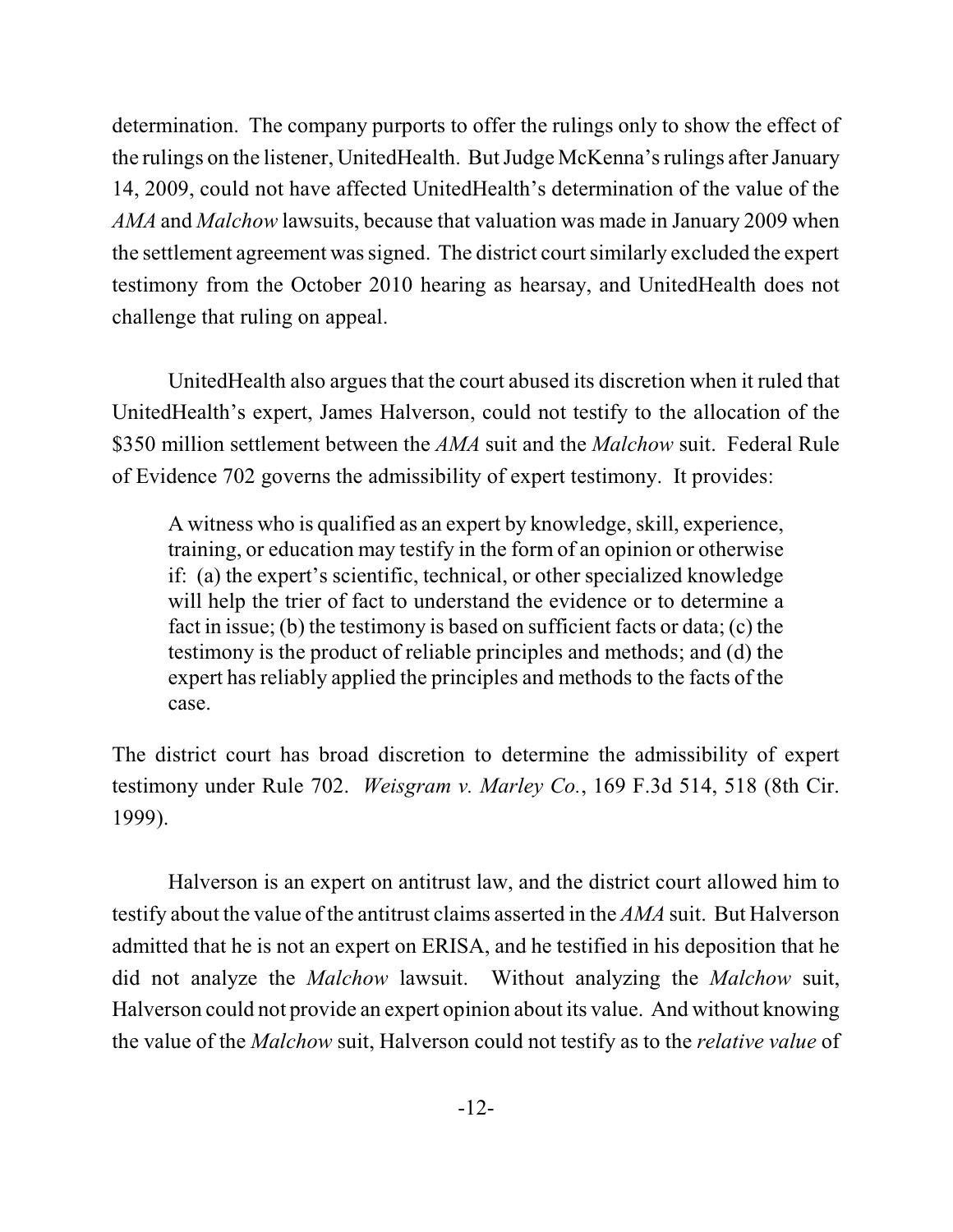the *AMA* suit compared to the *Malchow* suit. Thus, the district court did not abuse its discretion in determining that Halverson was not qualified to testify about the settlement value of the ERISA claims or how the \$350 million settlement should be allocated between the *AMA* and *Malchow* claims.

At oral argument, UnitedHealth suggested that because the *Malchow*complaint alleged only \$160,000 in damages, a jury reasonably could calculate the value of *Malchow* as no more than \$160,000 and allocate the rest of the \$350 million settlement to the *AMA* suit. But UnitedHealth did not present this argument to the district court, and it is forfeited. The amount of damages cited in the complaint, moreover, does not by itself support a finding on how a reasonable party in UnitedHealth's position would have valued the *Malchow* suit when it settled the cases. The *Malchow* suit was a putative class action; the damages enumerated were attributable only to the named individual plaintiffs. The exposure to the defendants in damages, costs of litigation, injury to reputation, and other categories could have been much greater. The Insurers point out that UnitedHealth suggested in a previous lawsuit, which is subject to judicial notice, that the *Malchow* suit might have triggered insurance coverage of \$120 million. We cannot say based on the *Malchow* complaint alone that the settlement value of the case was *de minimis*.

Finally, UnitedHealth argues that even without the excluded evidence, and aside from the individual damages asserted in the *Malchow* complaint, it still presented sufficient evidence for a jury to allocate the settlement. UnitedHealth relies on pre-settlement rulings fromthe *AMA*and *Malchow*suits, which show that the *AMA* suit involved primarily antitrust claims, and that the *Malchow* suit's monetary claims centered on ERISA. UnitedHealth contends that this evidence, together with evidence about UnitedHealth's insurance policies and Halverson's testimony about the value of the *AMA* suit, provided a sufficient basis for a jury to decide allocation and award damages.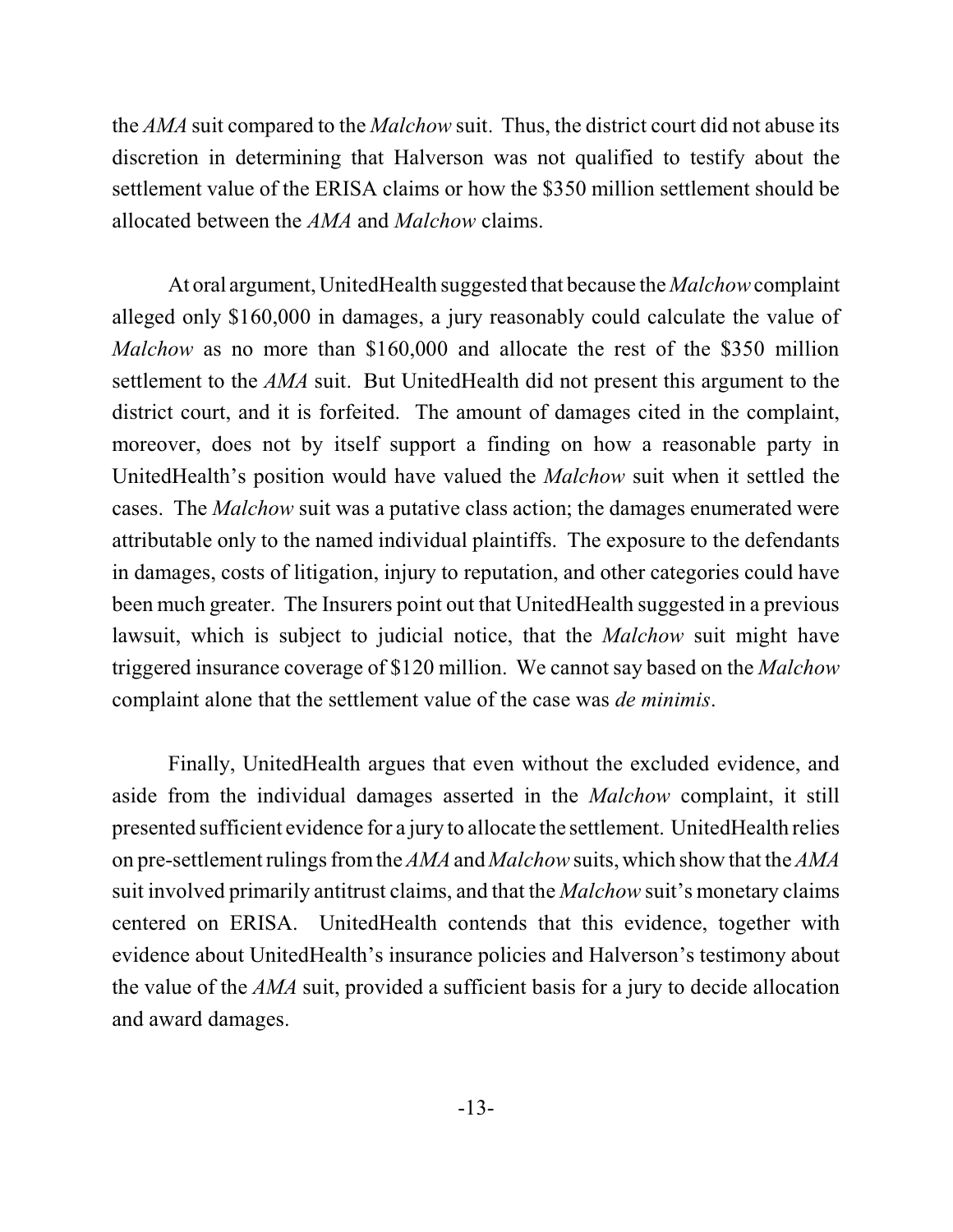It is well settled that a jury may not base its damages award on speculation. *See Faust v. Parrott*, 270 N.W.2d 117, 120 (Minn. 1978). The evidence presented by UnitedHealth fails to give a jury more than a speculative basis on which to allocate the \$350 million settlement between the *AMA* and *Malchow* suits. These were complex lawsuits involving different claims and legal theories. Allocation required either contemporaneous evidence of valuation or expert testimony on relative value to provide a reasonable foundation for a jury's decision. Without more evidence about the relative value of the claims, a reasonable jury could only speculate as to how the settlement should be allocated. UnitedHealth made strategic decisions to invoke attorney-client privilege and work-product protection to avoid presenting evidence from its own representatives about contemporaneous valuations of the settlement. The company declined to present additional expert testimony about the value of the *Malchow* suit to complement Halverson's testimony about the *AMA* suit, or to identify an expert who was qualified to address both. On the record that was presented, the district court properly concluded that UnitedHealth failed to present sufficient evidence to submit the issue to a jury. We therefore affirm the district court's grant of summary judgment for the Insurers on UnitedHealth's indemnity claim for a portion of the \$350 million settlement attributable to the *AMA* suit.

## III.

UnitedHealth also contends that the district court erred when it granted summary judgment for the Insurers on UnitedHealth's claim for \$35 million in defense costs in the *AMA* suit. The company complains that the court ruled without giving notice and an opportunity to addressthe issue. In an order directing the parties to brief three discrete issues "relating to allocation of the *AMA* settlement between covered and uncovered claims," the court had informed the parties that issues regarding allocation of defense costs would be addressed in a later briefing schedule if a trial was still required. United Health objects that the court then granted summary judgment on the defense costs without further notice.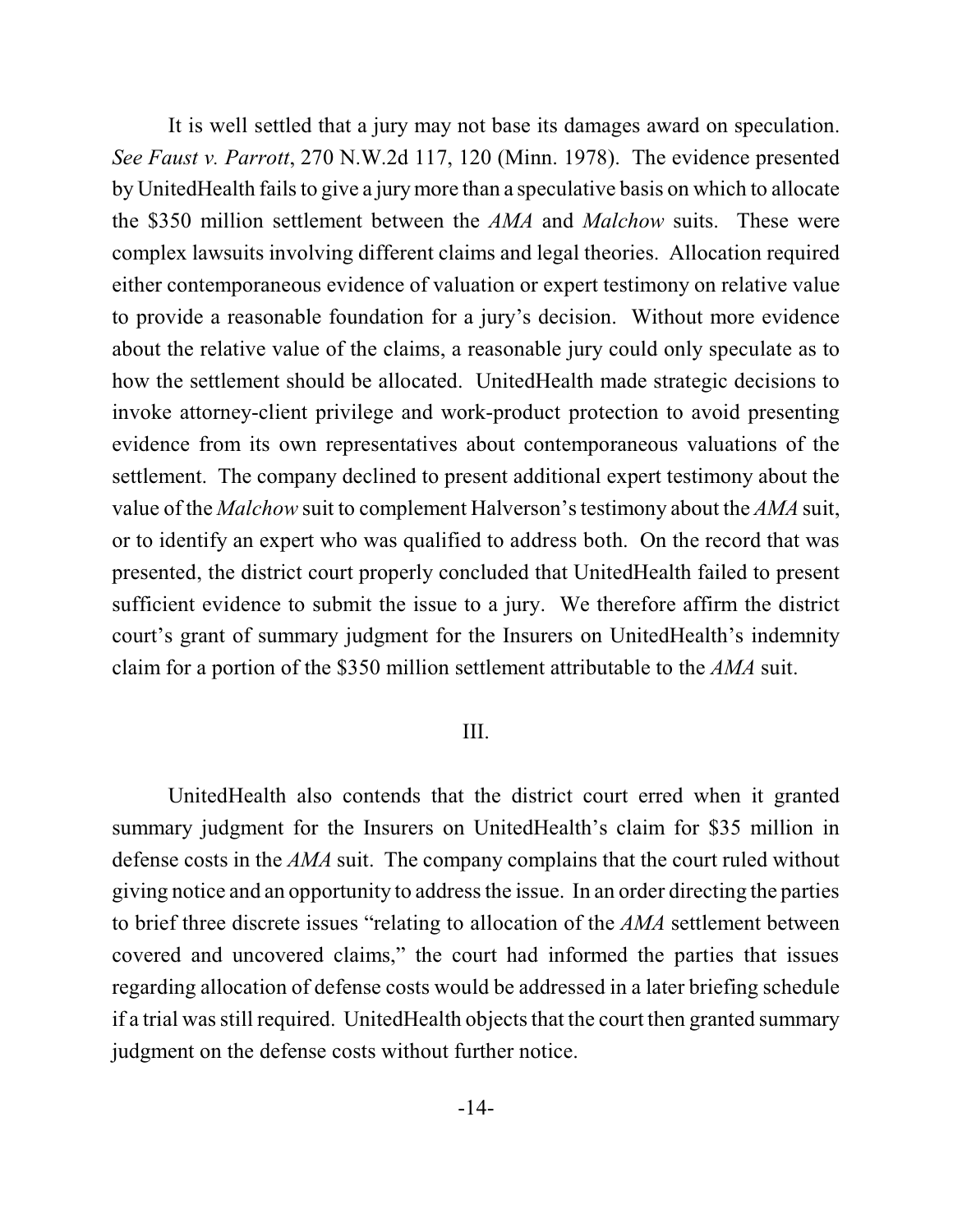Federal Rule of Civil Procedure  $56(f)(2)$  provides that a district court may grant a motion on grounds not raised by a party if the parties had notice and a reasonable time to respond. But a court "commits reversible error when it grants summary judgment on an issue not raised or discussed by the parties." *Heisler v. Metro. Council*, 339 F.3d 622, 631 (8th Cir. 2003).

The Insurers respond that if the district court erred by acting *sua sponte*, then UnitedHealth waived any objection to the procedure when it failed to alert the district court while the case wasstill pending. After the disputed order, UnitedHealth entered into a stipulated judgment that dismissed the remaining claims, but never informed the court that it sought to be heard on its claim for defense costs.

In two decisions, this court has held that a party waived any objection to a district court's *sua sponte* order granting summary judgment by failing to raise the matter in the district court after the order was entered. *Figg v. Russell*, 433 F.3d 593, 597 (8th Cir. 2006); *Shur-Value Stamps, Inc. v. Phillips Petroleum Co.*, 50 F.3d 592, 595 (8th Cir. 1995). UnitedHealth says that these cases are distinguishable because the parties there had advance notice that the court might act *sua sponte*, whereas UnitedHealth was led by the court's briefing order to believe that there would be no action on defense costs until a later time. We did say in *Figg* that the losing party was on notice that the court might grant summary judgment without a new motion from the other side. But *Figg* emphasized that "*more importantly*, 'a party waives the notice requirement when it fails to object based on insufficient notice and fails to assert prejudice.'" 433 F.3d at 597 (emphasis added) (quoting *Shur-Value*, 50 F.3d at 595). Whether or not a party receives an advance signal that the court might act *sua sponte*, *Shur-Value* and *Figg* say that any objection to that procedure is waived if the party does not at least object *after* the court enters its order while the action is still pending. *Accord Spring St. Partners-IV, L.P. v. Lam*, 730 F.3d 427, 435-36 (5th Cir. 2013).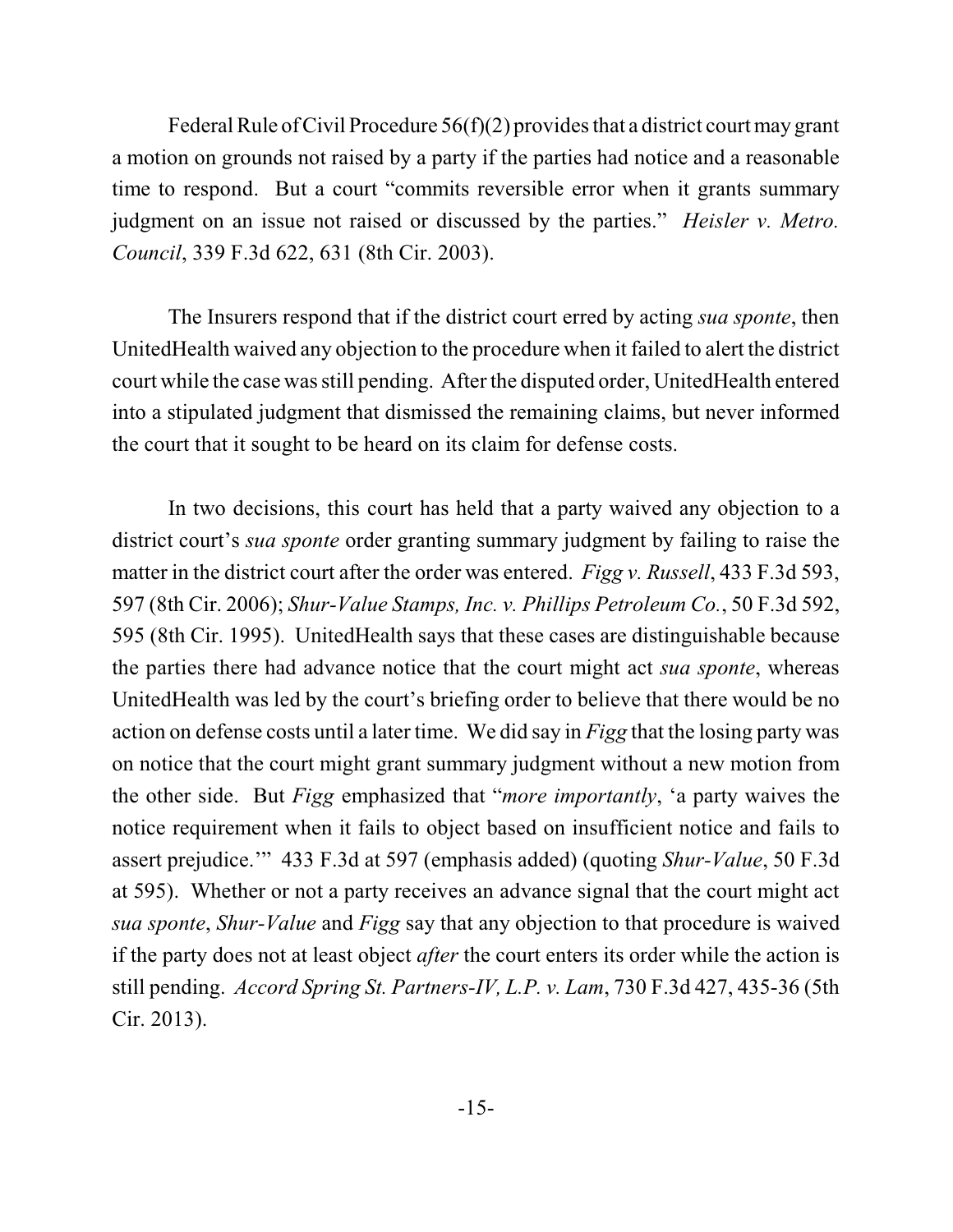UnitedHealth pointsto *American Red Cross v. Community Blood Center of the Ozarks*, 257 F.3d 859 (8thCir. 2001), where this court "[r]eluctantly" reversed a grant of summary judgment because the district court ruled *sua sponte*. *Id.* at 863. The court in *American Red Cross*, however, did not discuss whether the appellant objected in the district court or waived its objection to the procedure. *Shur-Value* was not cited. The appellee might have waived the waiver. The same can be said for *Heisler*, 339 F.3d at 631-32, and *Walker v. Missouri Department of Corrections*, 138 F.3d 740, 742 (8th Cir. 1998) (per curiam). Because the issue of waiver was not joined in these cases, we do not consider them precedent on that point. "Questions which merely lurk in the record, neither brought to the attention of the court nor ruled upon, are not to be considered as having been so decided as to constitute precedents." *Webster v. Fall*, 266 U.S. 507, 511 (1925).

UnitedHealth had an opportunity to raise its objection to the district court's summary-judgment procedure before it stipulated to the entry of final judgment. Nothing in the district court's letters to counsel precluded the company from alerting the court to this alleged mistake. When UnitedHealth failed to raise the point, it waived the notice requirement under our precedents in *Shur-Value* and *Figg*. We therefore decline to disturb the district court's grant of summary judgment for the Insurers on the matter of defense costs in the *AMA* litigation.

## IV.

The district court dismissed UnitedHealth's claims against National Union for failure to give adequate notice of the *AMA* claim under the policy. The district court's later rulings, however, make it unnecessary to address the notice issue, because there is not a sufficient amount of alleged damages remaining in the case to trigger coverage under the National Union policy even if notice had been adequate. We therefore affirm the dismissal of the claims against National Union on this alternative ground.